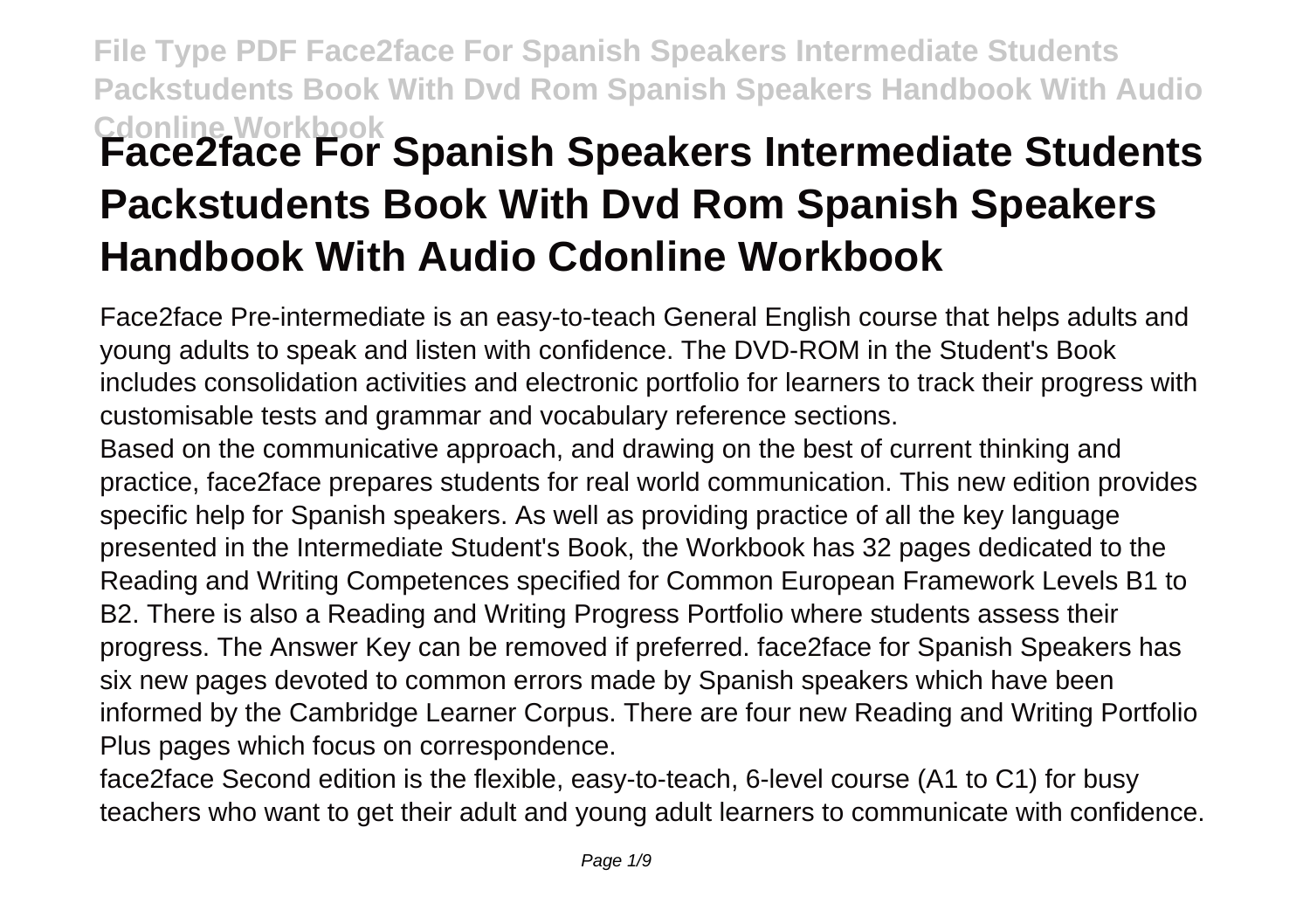**Cdonline Workbook** Based on the communicative approach, and drawing on the best of current thinking and practice, this major new course prepares students for real world communication. The presentation and practice of vocabulary and grammar are of equal importance and there is a strong focus on listening and speaking with an emphasis on 'real world' language for social situations. The listening and reading material provides fresh new angles on universal topics and students are given numerous opportunities to practise new language through a wide variety of communicative activities, many of which are personalised. face2face is also fully compatible with the Common European Framework of Reference for Languages and gives students regular opportunities to evaluate their progress. Full mapping to the CEF is available online. Each self-contained double-page lesson is easily teachable off the page with minimal preparation. The Teacher's Books contain optional photocopiable resources and tests, ensuring that the course can be tailored to the needs of different classes. Each level provides approximately 80 hours of core teaching material, which can be extended to 120 hours with the inclusion of the photocopiable resource material and extra ideas in the Teacher's Book. The Student's Books are packaged with a free CD-ROM/Audio CD that offers hundreds of extra practice activities, video sequences, recording capability, customisable tests and much more. The face2face Elementary Student's Book CD-ROM/Audio CD won the ESU President's Award 2005 for the best use of new technology in ELT.

"The presentation and practice of vocabulary and grammar are of equal importance and there is a strong focus on listening and speaking with an emphasis on 'real world' language for social situations. The listening and reading material provides fresh new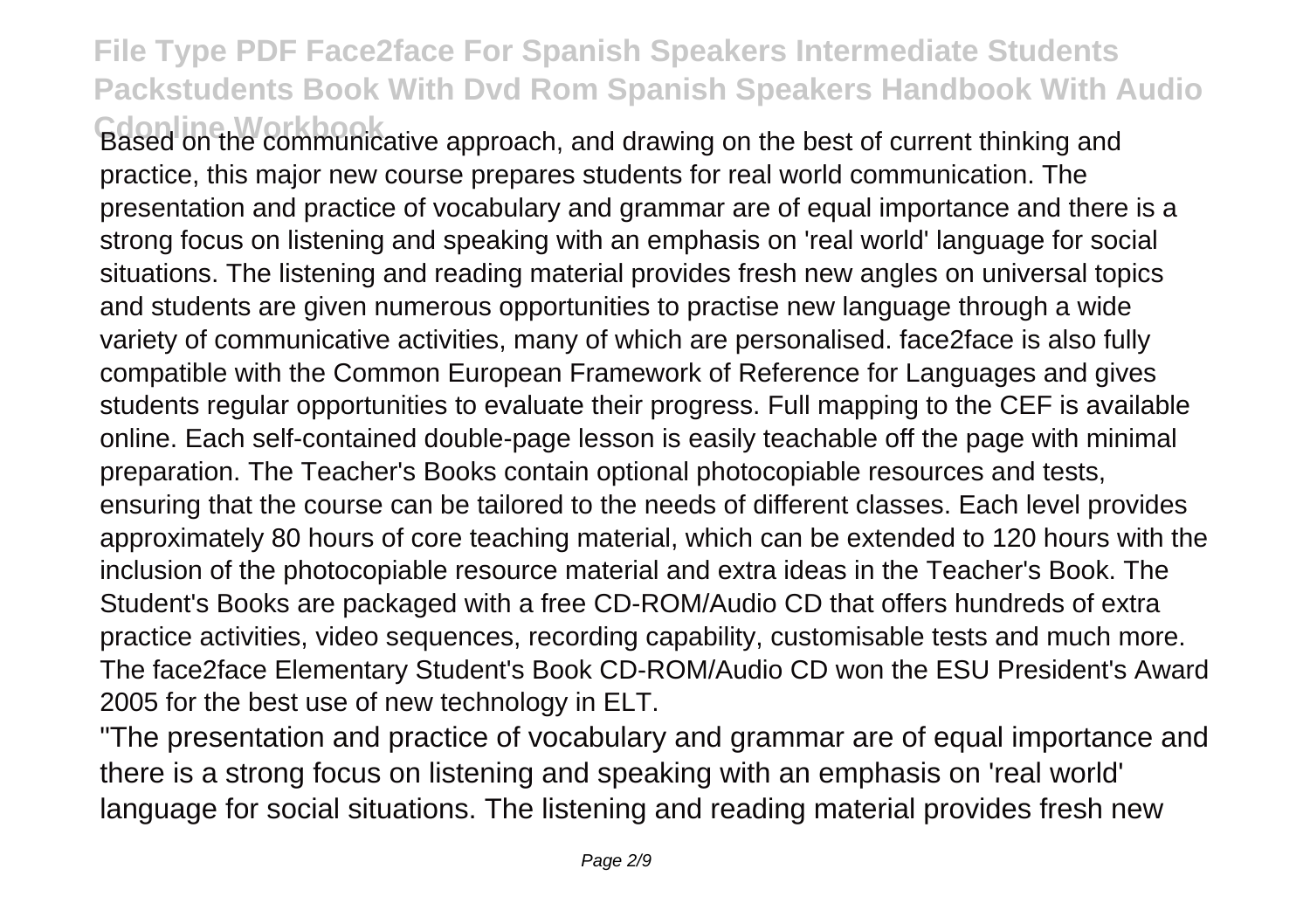Cdonline Workbook<br>angles on universal topics and students are given numerous opportunities to practise new language through a wide variety of communicative activities, many of which are personalised. face2face is also fully compatible with the Common European Framework of Reference for Languages and gives students regular opportunities to evaluate their progress." - product description.

Based on the communicative approach, and drawing on the best of current thinking and practice, face2face prepares students for real world communication. This new edition provides specific help for Spanish speakers. The face2face Teacher's Book provides comprehensive support with teaching notes for each lesson, useful classroom techniques and over 100 pages of extra teachers' resources including 35 Class Activities, 12 Vocabulary Plus worksheets and 4 Study Skills worksheets. In the English for Spanish Speakers edition there are also 26 completely new Grammar and Vocabulary worksheets providing further controlled practice of the key vocabulary and grammar in each unit. The Teacher's Book explains the face2face approach and provides information on how face2face relates to the Common European Framework (CEF) as well as a guide to the Student's Book CD-ROM/Audio CD. Based on the communicative approach, and drawing on the best of current thinking and practice, face2face prepares students for real world communication. This new edition

provides specific help for Spanish speakers. face2face Classware offers you an exciting new way to use the Student's Book material in class. Whether you've got a computer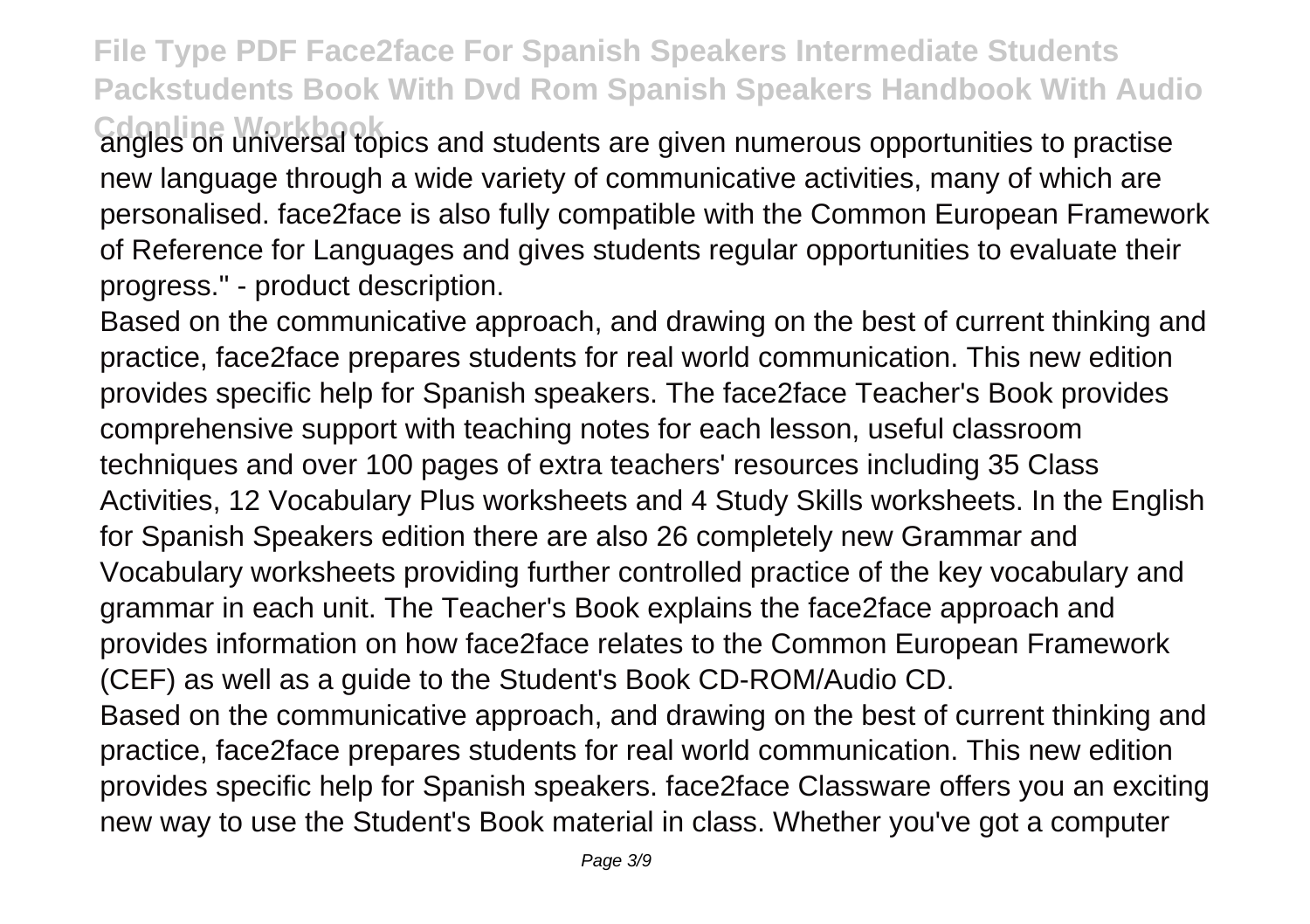Cdonline Workbook<br>and projector or an interactive whiteboard, this software facilitates heads-up teaching, encouraging students to interact even more with each other and with their learning material. As well as containing all of the lessons from the Student's Book, the video from the CD-ROM and the class listenings plus audio scripts, the face2face Classware also includes a phoneme chart and pop-up dictionary. It also features comprehensive teacher's tips to make sure you get the most out of this new classroom software. face2face Second edition is the flexible, easy-to-teach, 6-level course (A1 to C1) for busy teachers who want to get their adult and young adult learners to communicate with confidence. face2face Second edition is informed by Cambridge English Corpus and its vocabulary syllabus is informed by the English Vocabulary Profile, meaning students learn the language they really need at each CEFR level. The Upper Intermediate Workbook with Key offers additional consolidation activities as well as a Reading and Writing Portfolio for extra skills practice. A Workbook with Key is also available.

face2face Second edition is the flexible, easy-to-teach, 6-level course (A1 to C1) for busy teachers who want to get their adult and young adult learners to communicate with confidence. face2face is informed by Cambridge English Corpus and its vocabulary syllabus has been mapped to the English Vocabulary Profile, meaning students learn the language they really need at each CEFR level. The Intermediate Level Workbook offers additional consolidation activities as well as a Reading and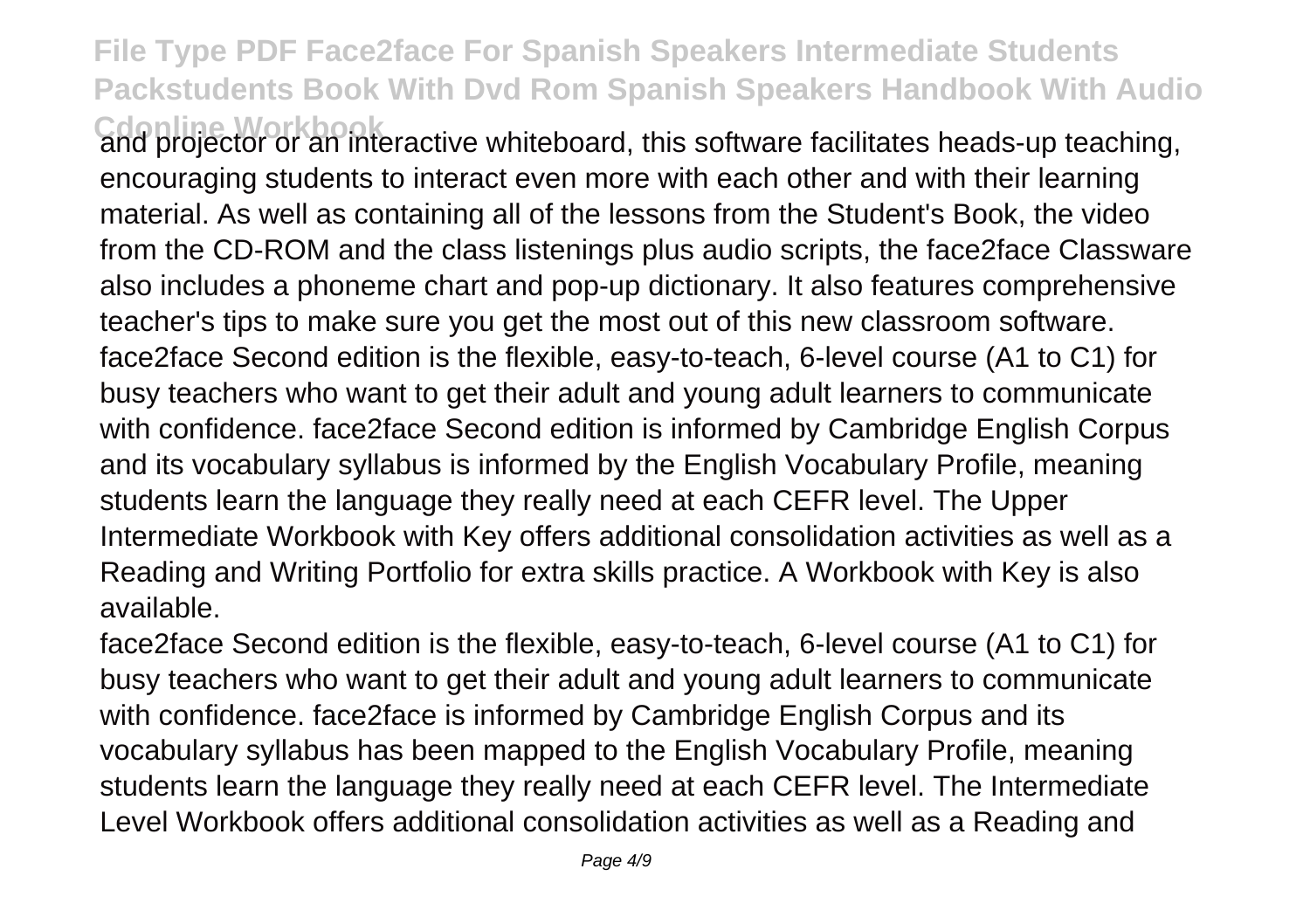**Cdonline Workbook** Writing Portfolio for extra skills practice. A Workbook with Key is also available. Based on the communicative approach, and drawing on the best of current thinking and practice, face2face prepares students for real world communication. This new edition provides specific help for Spanish speakers. The Student's Book provides approximately 80 hours of core material, which can be extended to 120 hours with the inclusion of the photocopiable resources and extra ideas in the Teacher's Book. An interactive CD-ROM/Audio CD encourages learner autonomy, with exercises in all language areas, a progress chart, customisable tests and video. A selection of 'Real World' material can also be listened to using a CD player. New for the English for Spanish Speakers edition, six Help with Pronunciation sections focus on features which are particularly difficult for Spanish speakers and six new 'skills' pages working on reading and listening strategies.

Face2face is a general English course for adults and young adults who want to communicate quickly and effectively in today's world. This Workbook Answers section is available separately from the pack, which is a saleable item. The presentation and practice of vocabulary and grammar are of equal importance and there is a strong focus on listening and speaking with an emphasis on 'real world' language for social situations. The listening and reading material provides fresh new angles on universal topics, and students are given numerous opportunities to practise new language through a wide variety of communicative activities, many of which are personalized.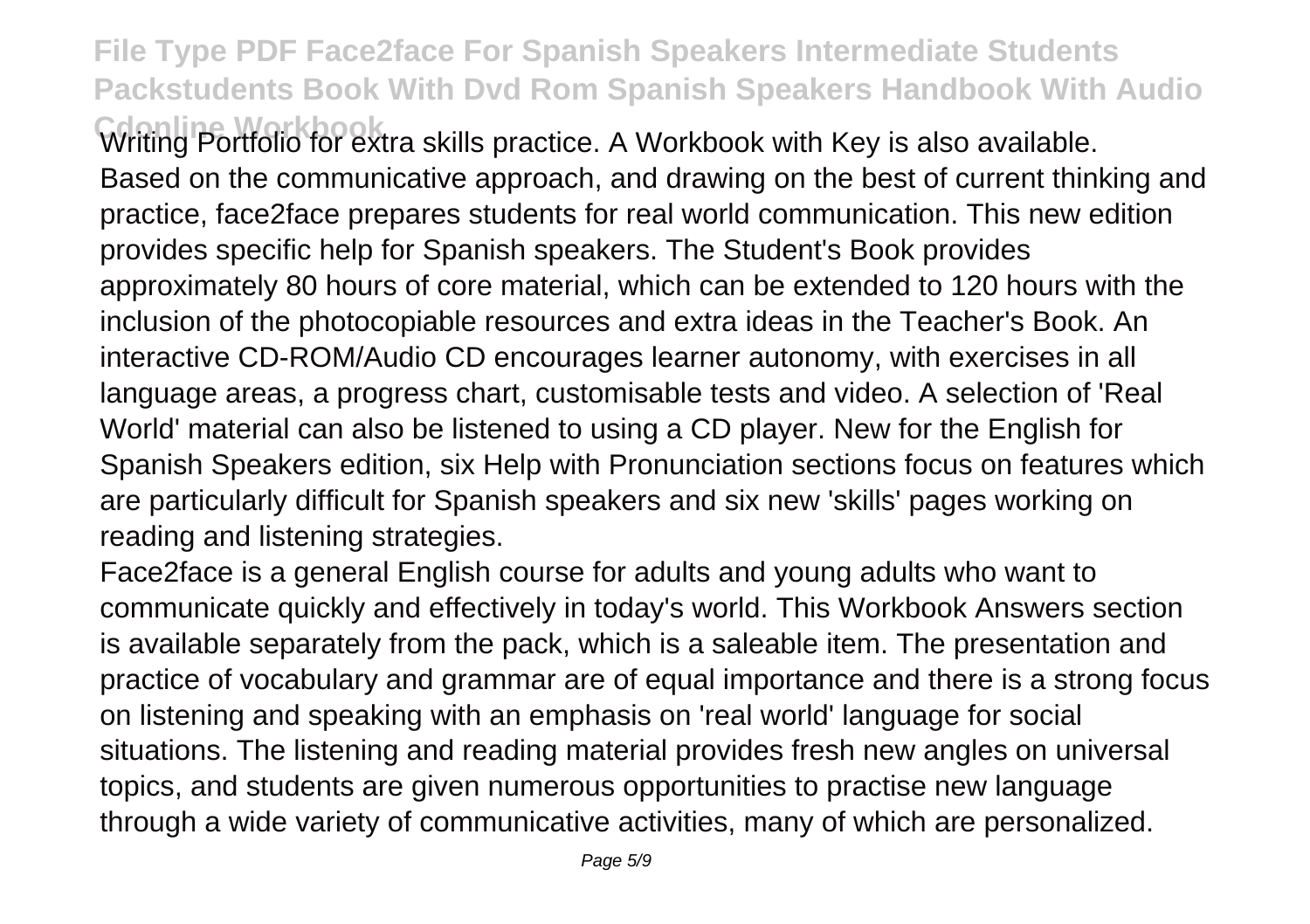**Cdonline Workbook** face2face is also fully compatible with the Common European Framework of Reference for Languages and gives students regular opportunities to evaluate their progress. Each self-contained double-page lesson is easily teachable off the page with minimal preparation. The Teachers Books contain optional photocopiable resources and tests, ensuring that the course can be tailored to the needs of different classes. Each level provides approximately 80 hours of core teaching material, which can be extended to 120 hours with the inclusion of the photocopiable resource material and extra ideas in the Teacher's Book. The Student's Books are packaged with a free CD-ROM/Audio CD which offers hundreds of extra practice activities, video sequences, recording capability, customizable texts and much more.

face2face Second edition is the flexible, easy-to-teach, 6-level course (A1 to C1) for busy teachers who want to get their adult and young adult learners to communicate with confidence. The fully updated and redesigned Starter Student's Book provides 60-90 hours of material, with a clear focus on improving students' listening and speaking skills. It comes with a free DVD-ROM which includes consolidation activities and an electronic portfolio for learners to track their progress with customisable tests, and grammar and vocabulary reference sections. The Student's Book includes new optional video for the Real World lessons (video available on the Teacher's DVD) with vocabulary selection informed by English Profile and the Cambridge Learner Corpus. (Please note that the face2face Second edition Class Audio CDs are available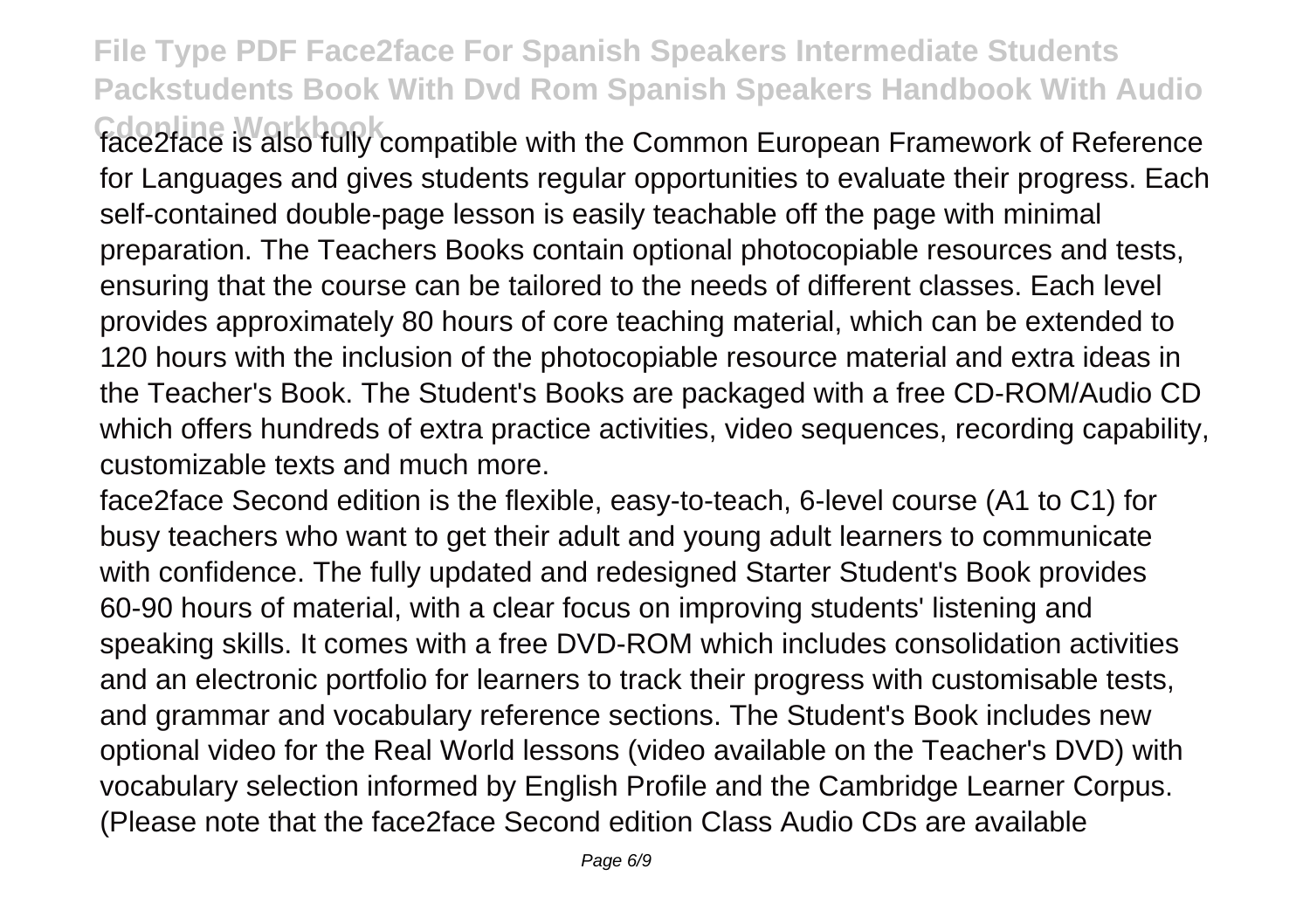## **File Type PDF Face2face For Spanish Speakers Intermediate Students Packstudents Book With Dvd Rom Spanish Speakers Handbook With Audio Cdonline Workbook** separately.)

face2face Second edition is the flexible, easy-to-teach, 6-level course (A1 to C1) for busy teachers who want to get their adult and young adult learners to communicate with confidence. The face2face Second edition Intermediate Teacher's Book with DVD offers detailed teaching notes for every lesson, keys to exercises, and extra teaching notes. It also guides teachers through the Student's Book DVD-ROM and relates face2face to CEF levels and English Profile. Additionally, busy teachers will find here progress tests, photocopiable communicative activities and extra reading worksheets. The free DVD in the Teacher's Book offers classroom videos integrated with the Real World sections in the Student's Book as well as the entire content of the Teacher's Book.

face2face Second edition is the flexible, easy-to-teach, 6-level course (A1 to C1) for busy teachers who want to get their adult and young adult learners to communicate with confidence. face2face Second edition vocabulary selection is informed by Cambridge English Corpus as well as the English Vocabulary Profile, meaning students learn the language they really need at each CEFR level. The Intermediate Level Workbook with Key offers additional consolidation activities as well as a Reading and Writing Portfolio for extra skills practice. A Workbook without Key is also available.

Face2face is the flexible, easy-to-teach General English course that helps adults and young adults to speak and listen with confidence. face2face is informed by Cambridge English Corpus and its vocabulary syllabus has been mapped to the English Vocabulary Profile, meaning students learn the language they really need at each CEFR level. The course improves students' listening skills by drawing their attention to the elements of spoken English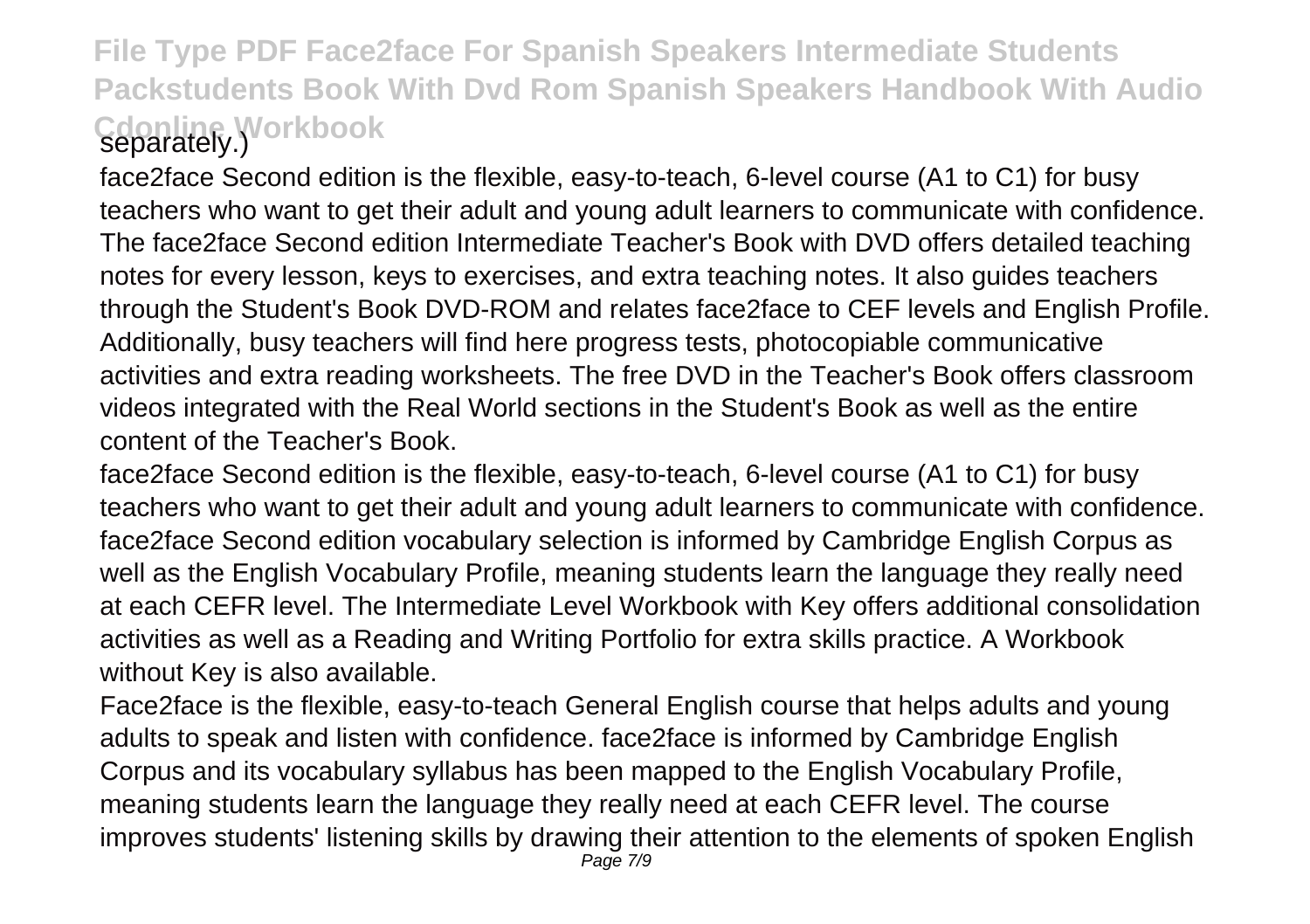**Cdonline Workbook** that are difficult to understand. The free DVD-ROM in the Student's Book includes consolidation activities and electronic portfolio for learners to track their progress with customisable tests and grammar and vocabulary reference sections. face2face Second edition is the flexible, easy-to-teach, 6-level course (A1 to C1) for busy teachers who want to get their adult and young adult learners to communicate with confidence. face2face is the flexible, easy-to-teach General English course that helps adults and young adults to speak and listen with confidence. The Teacher's Book offers detailed teaching notes

for every lesson, keys to exercises, and extra teaching notes. It also guides teachers through the Student's Book DVD-ROM, relates face2face to CEFR levels and English Profile.

Additionally, busy teachers will find here progress tests, photocopiable communicative activities and extra reading worksheets. The free DVD in the Teacher's Book offers classroom videos integrated with the Real World sections in the Student's Book as well as the entire content of the Teacher's Book.

Face2Face second edition is a fully updated and redesigned edition of this best-selling general English course for adults and young adults who want to learn quickly and effectively in today's world. Based on the communicative approach, it combines the best in current methodology with innovative new features designed to make learning and teaching easier. Vocabulary and grammar are given equal importance and there is a strong focus on listening and speaking in social situations.

Face2face Intermediate (2nd ed.) Teacher's Book with DVD-ROMFace2face for Spanish Speakers Advanced Student's PackFace2face for Spanish Speakers Pre